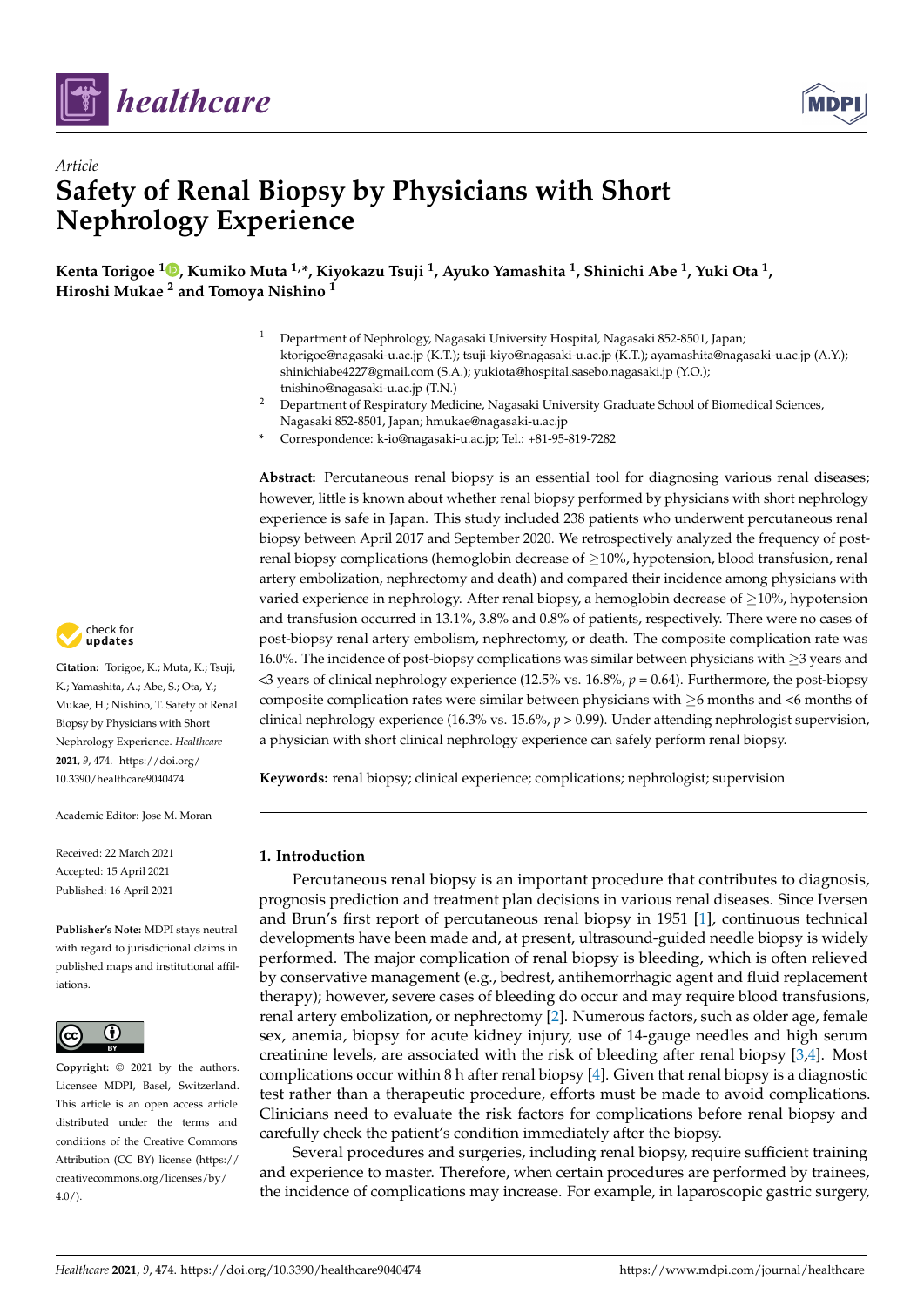involvement of trainees during the first 6 months of their fellowship is reportedly associated with an increased rate of complications [\[5\]](#page-6-4). Conversely, reports from the United States and Italy did not find a negative effect on safety when renal biopsy is performed by nephrology trainees [\[6,](#page-6-5)[7\]](#page-7-0).

The educational and clinical practice environments are not always the same throughout the world. For example, in the United States, renal biopsies are performed by both nephrologists and radiologists [\[8\]](#page-7-1), but in Japan, they are performed mainly by nephrologists [\[9\]](#page-7-2). Nephrology trainees may be able to safely perform renal biopsy in settings where nephrologists are closely involved in the renal biopsy procedure; as such, it is possible that, like trainees in other countries, nephrology trainees in Japan can also perform renal biopsy safely. However, to our knowledge, no study has reported whether renal biopsy performed by physicians with short clinical experience in nephrology is safe in Japan. In this study, we investigated the safety of percutaneous renal biopsy performed at a Japanese teaching hospital by physicians with short clinical experience in nephrology.

#### **2. Materials and Methods**

## *2.1. Ethics Statement*

All procedures performed in studies involving human participants were in accordance with the ethical standards of the institutional and/or national research committee at which the studies were conducted (Institutional Review Board approval number, 21021519) and with the 1964 Declaration of Helsinki and its later amendments or comparable ethical standards. Informed consent was obtained in the form of an opt-out on our institution's website.

#### *2.2. Patient Selection*

In this study, we retrospectively reviewed the data of 238 patients who underwent percutaneous renal biopsy at Nagasaki University Hospital Department of Nephrology between April 2017 and September 2020. Cases of percutaneous renal biopsies for transplanted kidneys were excluded because the procedure and the frequency of complications differ between transplanted renal biopsy and native renal biopsy [\[10\]](#page-7-3).

## *2.3. Data Collection*

Data measured just prior to renal biopsy were collected as patient baseline data. If a red blood cell transfusion was performed before the renal biopsy, the expected increase in hemoglobin (Hb) after the transfusion (dividing the dosed Hb amount [g] by the circulating plasma volume (dL)) was added to the Hb level before the renal biopsy. All renal biopsies were performed by members of the Japanese Society of Nephrology. For each physician, the months or years of experience in clinical nephrology were recorded.

Post-renal biopsy blood transfusion, hypotension (due to the vasovagal response or bleeding), renal artery embolization, nephrectomy and death were recorded as complications. Based on a previous study, we also recorded the number of cases in which Hb decreased by  $\geq$ 10% after renal biopsy [\[11\]](#page-7-4). Furthermore, as an evaluation of biopsy quality, the number of glomeruli collected was counted.

# *2.4. Renal Biopsy Procedure*

The indications and risk assessment for complications for all biopsies were approved by an attending nephrologist (board-certified nephrologist of the Japanese Society of Nephrology or educator of the Japanese Society of Nephrology). If the patient was on anticoagulants or antiplatelet therapy, the drugs were stopped and heparin bridging was performed. All renal biopsies were ultrasound-guided needle biopsies performed in a hospitalized setting according to local practice. Briefly, patients were placed in the prone position with an electrocardiogram monitor, non-invasive blood pressure monitor and pulse oximeter. Patients underwent cannulated peripheral venous catheter insertion and injection of an antihemorrhagic agent before the biopsy. Except when an attending nephrologist performed the renal biopsy, the attending nephrologist always supervised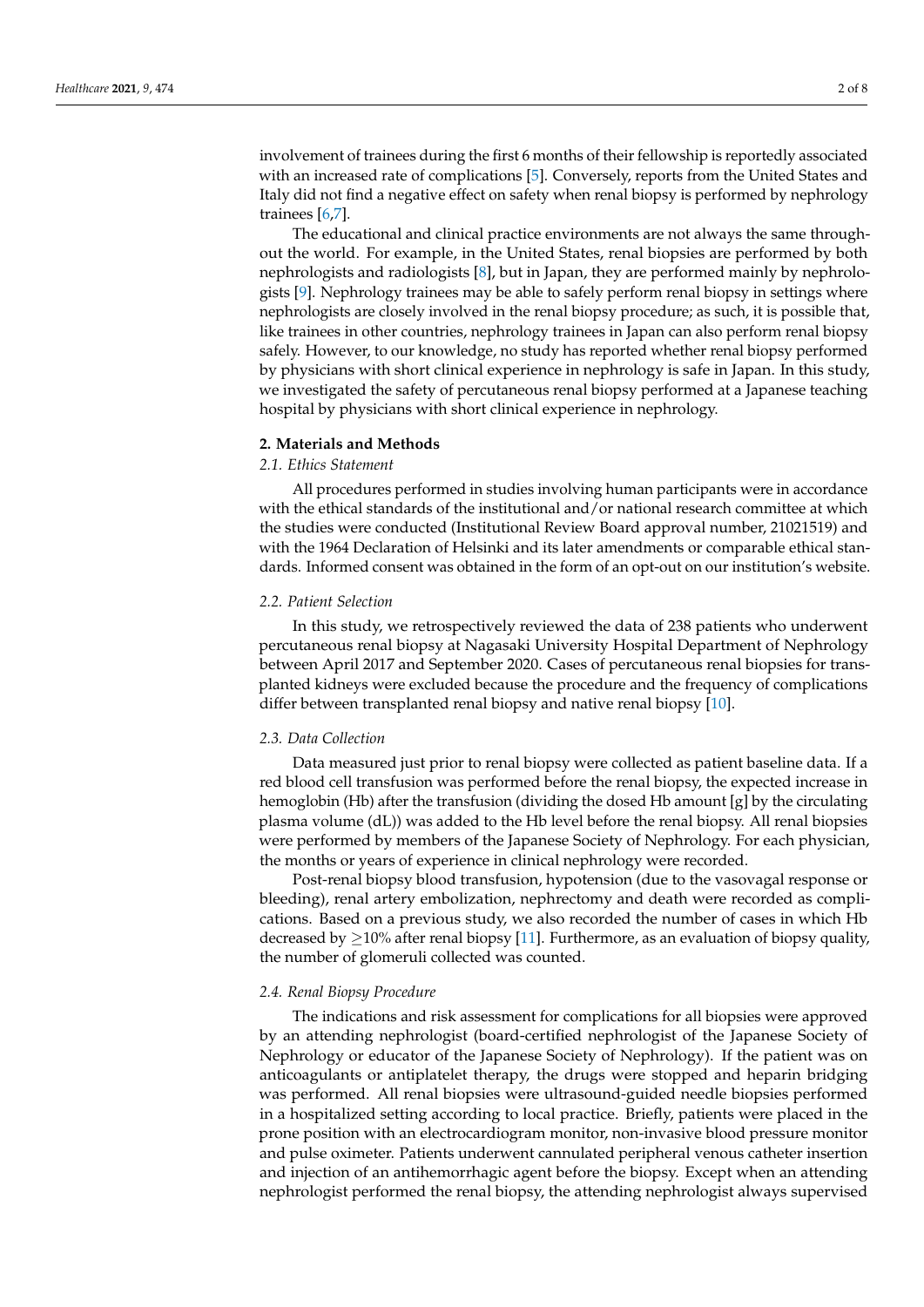and checked whether the biopsy was performed properly. The puncture site was the lower pole of the right or left kidney. After disinfecting the patient's skin, local anesthesia was instituted with 1% xylocaine and the biopsy was performed using an automated biopsy gun loaded with a 16-gauge needle. Real-time ultrasound guidance and biopsy needle puncture were performed by a single nephrologist. The biopsies were terminated when a sufficient specimen was collected or when continuation was judged to be dangerous. The puncture site was pressed firmly for 10 min immediately after the biopsy. Biopsies were mainly performed in the early afternoon, after which the patient was instructed to stay in the prone position for the next hour and was kept in the supine position in the bed until the following day. If there were no adverse events or no evidence of progression of anemia in the complete blood cell count, the patients were permitted to ambulate.

# *2.5. Statistical Analysis*

Categorical variables are expressed as the number (%). Continuous variables are expressed as the mean  $\pm$  standard deviation and non-normally distributed data are expressed as the median and interquartile range. To become a board-certified nephrologist of the Japanese Society of Nephrology, at least 3 years of clinical nephrology experience is required. Therefore, we compared the patient characteristics and post-biopsy data between physicians with ≥3 years and <3 years of clinical nephrology experience. Furthermore, the same analysis was performed between physicians with ≥6 months and <6 months of clinical nephrology experience. Comparisons of nominal variables between the two groups were performed using Fisher's exact test or Pearson's chi-squared test, while the Wilcoxon rank sum test was performed when comparing continuous variables. Furthermore, we defined a post-renal biopsy Hb decrease of  $\geq$ 10%; hypotension; death; and intervention requirement, such as blood transfusion, renal artery embolization and nephrectomy, as the post-renal biopsy composite complication. Logistic regression analysis was performed to investigate the factors associated with the post-renal biopsy composite complication. Independent variables were the physicians' clinical nephrology experience and other risk factors for post-renal biopsy complications; we selected age, sex, pre-biopsy Hb and estimated glomerular filtration rate (eGFR) based on previous studies [\[3](#page-6-2)[,4](#page-6-3)[,12\]](#page-7-5). Statistical analyses were performed using JMP version 13 software (SAS Institute Inc., Cary, NC, USA). A *p*-value of less than 0.05 was considered indicative of statistical significance.

# **3. Results**

# *3.1. Patient Characteristics*

Patient characteristics are shown in Table [1.](#page-3-0) The mean age of the patients was  $54.1 \pm 18.1$  years and 127 patients (53.4%) were men. The mean pre-biopsy Hb and eGFR were 12.2  $\pm$  2.2 g/dL and 54.9  $\pm$  27.9 mL/min/1.73 m<sup>2</sup>, respectively. Renal biopsies were performed by 18 nephrologists and the mean number of glomeruli obtained was  $20.4 \pm 11.1$ . After the renal biopsy, an Hb decline of  $\geq$ 10%, hypotension and transfusion occurred in 13.1%, 3.8% and 0.8% of patients, respectively. There were no cases of post-biopsy renal artery embolism, nephrectomy or death. The composite complication rate was 16.0%.

# *3.2. Comparisons According to Nephrology Experience*

Next, we compared the post-biopsy complication rate between physicians with ≥3 years and <3 years of clinical nephrology experience. As shown in Table [2,](#page-3-1) the postbiopsy composite complication rate was similar between the groups. Since the quality of the tissue sample is a critical issue and the number of glomeruli obtained by renal biopsy is an indicator of quality, we compared the number of glomeruli obtained between the two groups. The results showed similar numbers in both groups.

Procedural complications may occur when biopsies are performed by trainees in the preliminary stages. Therefore, we compared the post-biopsy composite complication rate between physicians with ≥6 months and <6 months of clinical nephrology experience. As shown in Table [3,](#page-4-0) the post-biopsy composite complication rate was similar between the groups.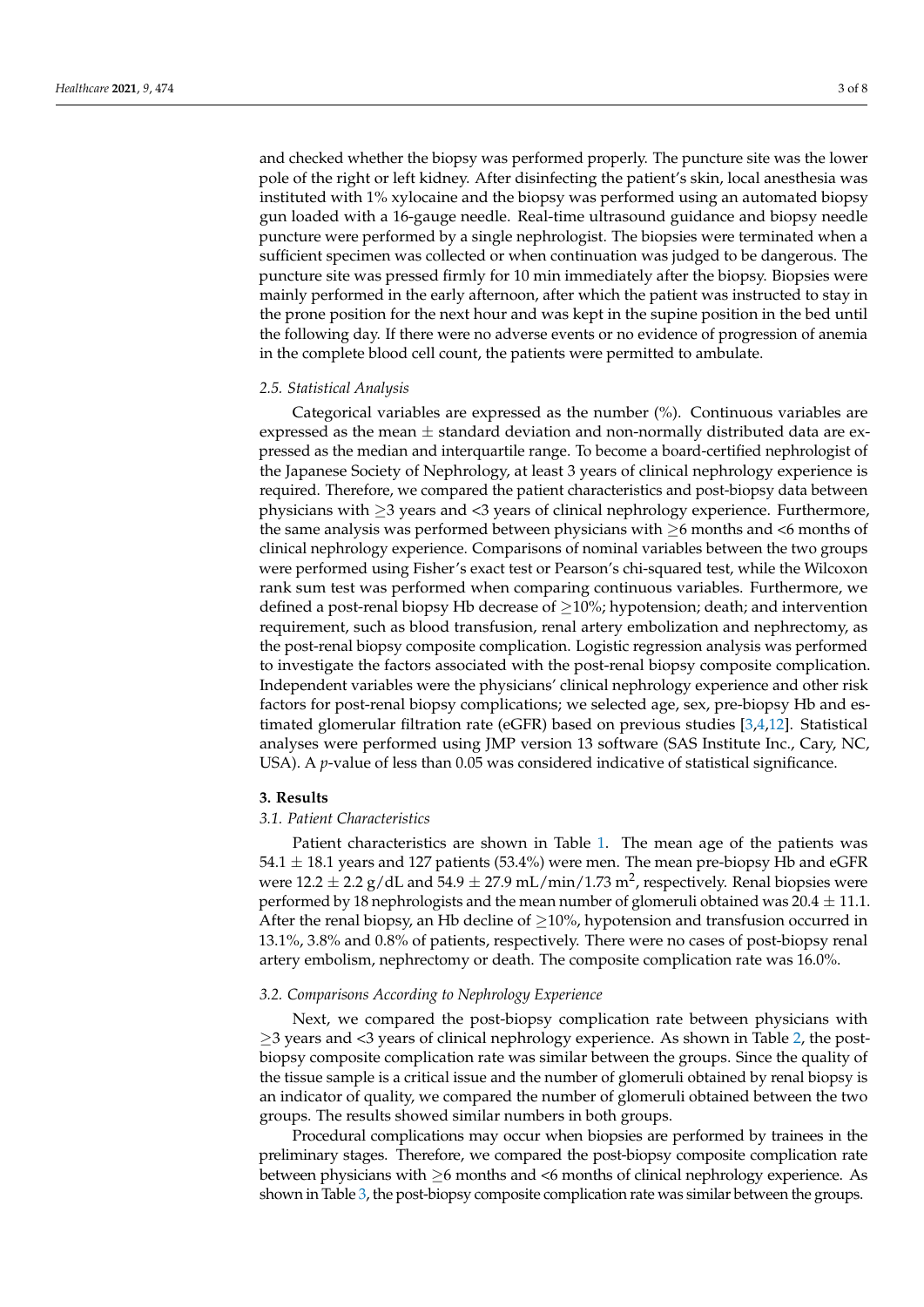| Characteristic                        | All Renal Biopsy $(n = 238)$ |  |  |  |  |
|---------------------------------------|------------------------------|--|--|--|--|
| Age (years)                           | $54.1 \pm 18.1$              |  |  |  |  |
| Sex (Male:Female)                     | 127:111                      |  |  |  |  |
| BMI $(kg/m^2)$                        | $22.7 \pm 4.4$               |  |  |  |  |
| Hypertension $(\%)$                   | 50.6                         |  |  |  |  |
| Diabetes mellitus (%)                 | 14.3                         |  |  |  |  |
| Systolic BP (mmHg)                    | $128.2 \pm 18.1$             |  |  |  |  |
| Diastolic BP (mmHg)                   | $77.3 \pm 13.0$              |  |  |  |  |
| Hb(g/dL)                              | $12.2 \pm 2.2$               |  |  |  |  |
| $P$ lt $//\mu L)$                     | $25.7 \pm 9.8$               |  |  |  |  |
| APTT (s)                              | $28.5 \pm 6.9$               |  |  |  |  |
| PT-INR                                | $1.00 \pm 0.12$              |  |  |  |  |
| Alb $(g/dL)$                          | $3.4 \pm 0.9$                |  |  |  |  |
| CRP (mg/dL)                           | $0.10(0.04 - 0.38)$          |  |  |  |  |
| eGFR $(mL/min/1.73 m2)$               | $54.9 \pm 27.9$              |  |  |  |  |
| Urinary protein $(g/gCr)$             | $1.41(0.55-4.16)$            |  |  |  |  |
| Length of biopsied kidney (cm)        | $10.0 \pm 1.0$               |  |  |  |  |
| Number of punctures                   | $3(2-3)$                     |  |  |  |  |
| Number of glomeruli                   | $20.4 \pm 11.1$              |  |  |  |  |
| Number of glomeruli $< 10$ (%)        | 13.9                         |  |  |  |  |
| Post-biopsy Hb decline (g/dL)         | $0.3 \pm 0.8$                |  |  |  |  |
| Post-biopsy Hb decline (%)            | $2.4 \pm 7.0$                |  |  |  |  |
| Post-biopsy Hb decline $\geq$ 10% (%) | 13.1                         |  |  |  |  |
| Post-biopsy hypotension (%)           | 3.8                          |  |  |  |  |
| Post-biopsy transfusion $(\%)$        | 0.8                          |  |  |  |  |
| Post-biopsy renal artery embolism (%) | $\mathbf{0}$                 |  |  |  |  |
| Post-biopsy nephrectomy (%)           | 0                            |  |  |  |  |
| Post-biopsy death (%)                 | $\mathbf{0}$                 |  |  |  |  |
| Composite complication rate $(\%)$    | 16.0                         |  |  |  |  |
| Number of physicians                  | 18                           |  |  |  |  |
| Number of procedures per physician    | $13.2 \pm 8.1$               |  |  |  |  |

<span id="page-3-0"></span>**Table 1.** Patient characteristics.

Alb, albumin; APTT, activated partial thromboplastin time; BMI, body mass index; BP, blood pressure; CRP, C-reactive protein; eGFR, estimated glomerular filtration rate; Hb, hemoglobin; Plt, platelet; PT-INR, prothrombin time international normalized ratio.

<span id="page-3-1"></span>**Table 2.** Comparison of renal biopsies performed by physicians with <3 years and ≥3 years of clinical nephrology experience.

| Characteristic                               | Physician with <3 Years of<br><b>Clinical Nephrology Experience</b><br>$(n = 198)$ | Physician with $>3$ Years of<br><b>Clinical Nephrology Experience</b><br>$(n = 40)$ | $p$ -Value |
|----------------------------------------------|------------------------------------------------------------------------------------|-------------------------------------------------------------------------------------|------------|
| Age (years)                                  | $53.7 \pm 18.6$                                                                    | $56.1 \pm 15.7$                                                                     | 0.61       |
| Sex (Male:Female)                            | 103:94                                                                             | 24:17                                                                               | 0.50       |
| BMI $\frac{\text{kg}}{\text{m}^2}$           | $22.8 \pm 4.4$                                                                     | $22.0 \pm 4.3$                                                                      | 0.38       |
| Hypertension $(\%)$                          | 49.5                                                                               | 56.1                                                                                | 0.49       |
| Diabetes mellitus (%)                        | 14.8                                                                               | 12.2                                                                                | 0.81       |
| Systolic BP (mmHg)                           | $128.5 \pm 18.0$                                                                   | $126.6 \pm 18.7$                                                                    | 0.90       |
| Diastolic BP (mmHg)                          | $77.5 \pm 13.4$                                                                    | $76.4 \pm 11.0$                                                                     | 0.74       |
| Hb(g/dL)                                     | $12.2 \pm 2.1$                                                                     | $11.7 \pm 2.3$                                                                      | 0.20       |
| $P$ lt (/ $\mu$ L)                           | $26.0 \pm 9.9$                                                                     | $24.6 \pm 9.4$                                                                      | 0.52       |
| $\operatorname{APT}(\mathrm{s})$             | $28.4 \pm 7.3$                                                                     | $29.4 \pm 4.3$                                                                      | 0.03       |
| PT-INR                                       | $1.00 \pm 0.12$                                                                    | $1.03 \pm 0.11$                                                                     | 0.018      |
| Alb $(g/dL)$                                 | $3.4 \pm 0.9$                                                                      | $3.2 \pm 1.0$                                                                       | 0.17       |
| $CRP$ (mg/dL)                                | $0.07(0.03 - 0.35)$                                                                | $0.21(0.01-1.45)$                                                                   | < 0.01     |
| eGFR (mL/min/1.73 m <sup>2</sup> )           | $56.3 \pm 28.6$                                                                    | $48.3 \pm 23.8$                                                                     | 0.10       |
| Urinary protein (g/gCr)                      | $1.31(0.50-3.82)$                                                                  | $1.96(0.89 - 5.94)$                                                                 | 0.045      |
| Length of biopsied kidney (cm)               | $10.0 \pm 1.0$                                                                     | $9.6 \pm 1.1$                                                                       | 0.06       |
| Number of punctures                          | $3(2-3)$                                                                           | $3(2-3)$                                                                            | 0.17       |
| Number of glomeruli                          | $20.3 \pm 11.1$                                                                    | $20.7 \pm 11.2$                                                                     | 0.90       |
| Number of glomeruli $\langle 10 \rangle$ (%) | 14.2                                                                               | 12.2                                                                                | >0.99      |
| Post-biopsy Hb decline $(g/dL)$              | $0.3 \pm 0.8$                                                                      | $0.3 \pm 0.8$                                                                       | 0.86       |
| Post-biopsy Hb decline (%)                   | $2.4 \pm 6.9$                                                                      | $2.2 \pm 7.2$                                                                       | >0.99      |
| Post-biopsy Hb decline $\geq$ 10% (%)        | 13.7                                                                               | 10.0                                                                                | 0.62       |
| Post-biopsy hypotension (%)                  | 4.6                                                                                | 2.6                                                                                 | >0.99      |
| Post-biopsy transfusion (%)                  | 0.5                                                                                | 2.6                                                                                 | 0.31       |
| Composite complication rate (%)              | 16.8                                                                               | 12.5                                                                                | 0.64       |
| Number of physicians                         | 14                                                                                 | 4                                                                                   |            |
| Number of procedures per physician           | $14.1 \pm 8.5$                                                                     | $10.3 \pm 6.6$                                                                      | 0.49       |

Alb, albumin; APTT, activated partial thromboplastin time; BMI, body mass index; BP, blood pressure; CRP, C-reactive protein; eGFR, estimated glomerular filtration rate; Hb, hemoglobin; Plt, platelet; PT-INR, prothrombin time international normalized ratio.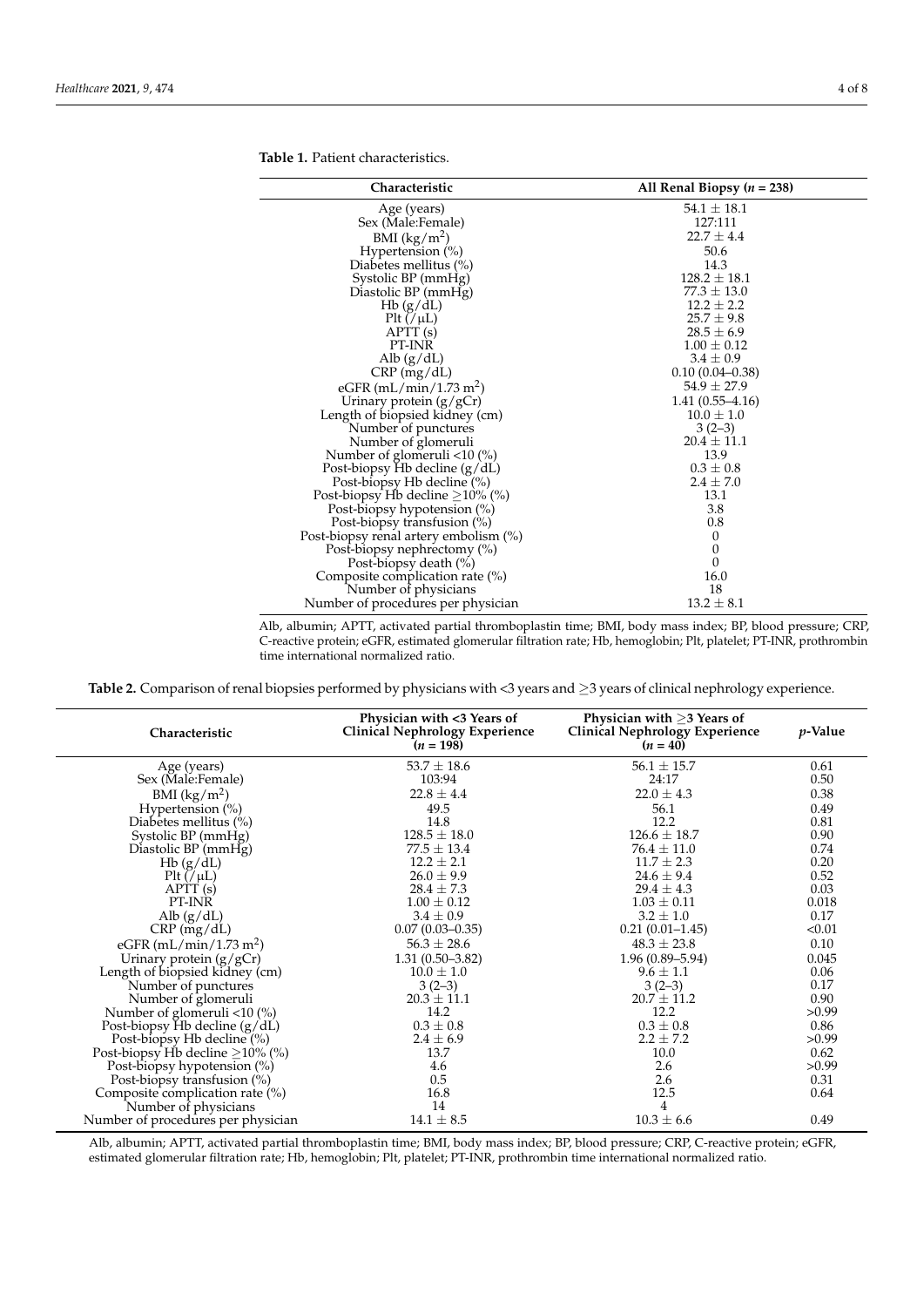| Characteristic                        | Physician with <6 Months of<br><b>Clinical Nephrology Experience</b><br>$(n = 77)$ | Physician with $\geq 6$ Months of<br><b>Clinical Nephrology Experience</b><br>$(n = 161)$ | <i>p</i> -Value |
|---------------------------------------|------------------------------------------------------------------------------------|-------------------------------------------------------------------------------------------|-----------------|
| Age (years)                           | $52.4 \pm 19.9$                                                                    | $54.9 \pm 17.2$                                                                           | 0.44            |
| Sex (Male:Female)                     | 40:37                                                                              | 87:74                                                                                     | 0.78            |
| BMI (kg/m <sup>2</sup> )              | $23.1 \pm 4.6$                                                                     | $22.5 \pm 4.3$                                                                            | 0.40            |
| Hypertension $(\%)$                   | 52.6                                                                               | 49.7                                                                                      | 0.68            |
| Diabetes mellitus (%)                 | 13.7                                                                               | 14.9                                                                                      | 0.84            |
| Systolic BP (mmHg)                    | $129.6 \pm 16.8$                                                                   | $127.5 \pm 18.7$                                                                          | 0.32            |
| Diastolic BP (mmHg)                   | $77.8 \pm 12.4$                                                                    | $77.1 \pm 13.3$                                                                           | 0.60            |
| Hb(g/dL)                              | $12.5 \pm 2.3$                                                                     | $12.0 \pm 2.1$                                                                            | 0.12            |
| $P$ lt $//\mu L)$                     | $25.1 \pm 8.3$                                                                     | $26.1 \pm 10.5$                                                                           | 0.56            |
| $\text{APTT}(s)$                      | $28.5 \pm 7.8$                                                                     | $28.6 \pm 6.4$                                                                            | 0.88            |
| PT-INR                                | $1.01 \pm 0.14$                                                                    | $1.00 \pm 0.10$                                                                           | 0.68            |
| Alb $(g/dL)$                          | $3.4 \pm 1.0$                                                                      | $3.4 \pm 0.9$                                                                             | 0.84            |
| $CRP$ (mg/dL)                         | $0.07(0.03-0.30)$                                                                  | $0.13(0.04 - 0.47)$                                                                       | 0.16            |
| eGFR (mL/min/1.73 m <sup>2</sup> )    | $56.4 \pm 27.8$                                                                    | $54.2 \pm 28.0$                                                                           | 0.64            |
| Urinary protein (g/gCr)               | $1.11(0.44 - 4.20)$                                                                | $1.58(0.61 - 4.16)$                                                                       | 0.22            |
| Length of biopsied kidney (cm)        | $9.8 \pm 0.9$                                                                      | $10.0 \pm 1.1$                                                                            | 0.26            |
| Number of punctures                   | $2(2-3)$                                                                           | $3(2-3)$                                                                                  | 0.26            |
| Number of glomeruli                   | $20.1 \pm 11.6$                                                                    | $20.5 \pm 10.9$                                                                           | 0.62            |
| Number of glomeruli <10 (%)           | 14.3                                                                               | 13.7                                                                                      | >0.99           |
| Post-biopsy Hb decline (g/dL)         | $0.3 \pm 0.9$                                                                      | $0.3 \pm 0.8$                                                                             | 0.70            |
| Post-biopsy Hb decline (%)            | $2.6 \pm 7.3$                                                                      | $2.3 \pm 6.8$                                                                             | 0.58            |
| Post-biopsy Hb decline $\geq$ 10% (%) | 11.7                                                                               | 13.8                                                                                      | 0.84            |
| Post-biopsy hypotension (%)           | 7.8                                                                                | 2.5                                                                                       | 0.08            |
| Post-biopsy transfusion (%)           | $\mathbf{0}$                                                                       | 1.3                                                                                       | >0.99           |
| Composite complication rate (%)       | 15.6                                                                               | 16.3                                                                                      | >0.99           |
| Number of physicians                  | 13                                                                                 | 14                                                                                        |                 |
| Number of procedures per physician    | $5.9 \pm 3.1$                                                                      | $11.5 \pm 2.3$                                                                            | 0.02            |

<span id="page-4-0"></span>Table 3. Comparison of renal biopsies performed by physicians with <6 months and ≥6 months of clinical nephrology experience.

Alb, albumin; APTT, activated partial thromboplastin time; BMI, body mass index; BP, blood pressure; CRP, C-reactive protein; eGFR, estimated glomerular filtration rate; Hb, hemoglobin; Plt, platelet; PT-INR, prothrombin time international normalized ratio.

# *3.3. Clinical Nephrology Experience Is Not Associated with Post-biopsy Complications*

We subsequently performed a logistic regression analysis to investigate the risk factors for the composite complication after renal biopsy. As shown in Table [4,](#page-4-1) the univariate analysis revealed that age, sex, pre-biopsy Hb, eGFR and years of clinical nephrology experience were not associated with the composite complication. Similar results were found in the multivariate analysis, including the result obtained for years of clinical nephrology experience. These results suggest that renal biopsy can be safely performed by physicians with short experience in clinical nephrology.

**Table 4.** Logistic regression analysis for risk of composite complication after renal biopsy.

<span id="page-4-1"></span>

| Characteristic                                                |           | Univariate    |                 | Multivariate<br>(Model 1) |               | Multivariate<br>(Model 2) |           |               |            |
|---------------------------------------------------------------|-----------|---------------|-----------------|---------------------------|---------------|---------------------------|-----------|---------------|------------|
|                                                               | <b>OR</b> | 95% CI        | <i>p</i> -Value | <b>OR</b>                 | 95% CI        | <i>p</i> -Value           | <b>OR</b> | 95% CI        | $p$ -Value |
| Age (years)                                                   | 1.00      | $0.98 - 1.02$ | 0.62            | 1.00                      | $0.98 - 1.03$ | 0.83                      | 1.00      | $0.98 - 1.03$ | 0.84       |
| Male                                                          | 1.70      | $0.84 - 3.40$ | 0.14            | 1.68                      | $0.80 - 3.54$ | 0.17                      | 1.69      | $0.80 - 3.55$ | 0.17       |
| Hb(g/dL)                                                      | 1.00      | $0.85 - 1.18$ | 0.98            | 0.99                      | $0.82 - 1.20$ | 0.95                      | 0.99      | $0.82 - 1.20$ | 0.91       |
| eGFR (mL/min/1.73 m <sup>2</sup> )                            | 1.00      | $0.99 - 1.01$ | 0.84            | 1.00                      | $0.99 - 1.02$ | 0.87                      | 1.00      | $0.99 - 1.02$ | 0.90       |
| Physician with <6 months of<br>clinical nephrology experience | 1.05      | $0.50 - 2.21$ | 0.89            | 1.08                      | $0.51 - 2.30$ | 0.84                      |           |               |            |
| Physician with <3 years of<br>clinical nephrology experience  | 0.71      | $0.26 - 1.95$ | 0.51            |                           |               |                           | 0.75      | $0.27 - 2.08$ | 0.58       |

CI, confidence interval; eGFR, estimated glomerular filtration rate; Hb, hemoglobin; OR, odds ratio.

## **4. Discussion**

In this study, we showed that, under attending nephrologist supervision, a physician with short experience in clinical nephrology can safely perform renal biopsy.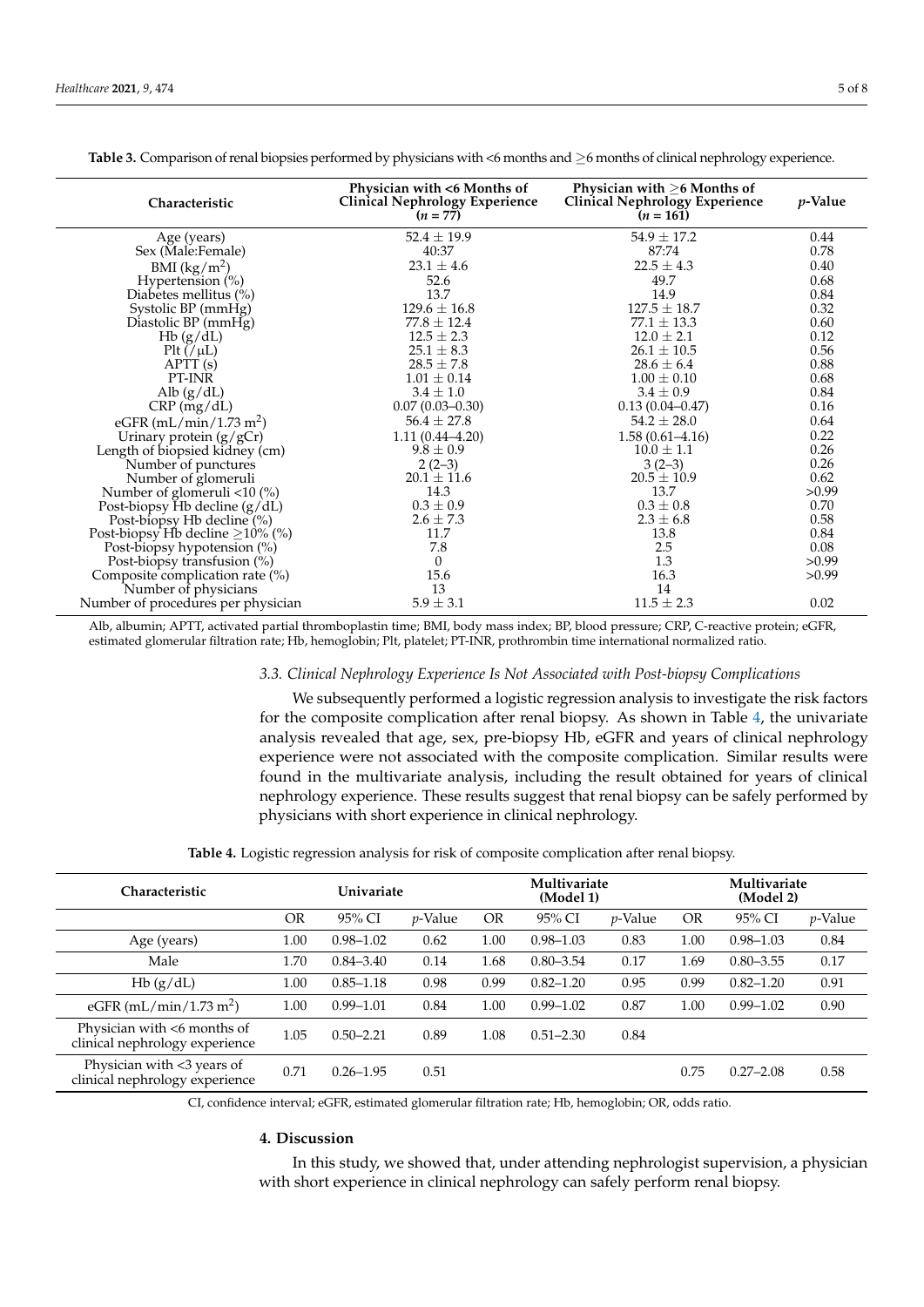Previous studies had reported that nephrology fellows could perform renal biopsies as safely as attending nephrologists [\[6](#page-6-5)[,7\]](#page-7-0). However, the safety of renal biopsy may not be equivalent worldwide because of differences in medical practices (e.g., specialty of the operating physician or hospitalization). A nationwide survey in Japan reported that a blood transfusion after renal biopsy was required in about 0.7% of cases [\[9\]](#page-7-2). Herein, 0.5% of patients required a blood transfusion after renal biopsy performed by physicians with <3 years of clinical nephrology experience (Table [3\)](#page-4-0). This finding suggests that the renal biopsies performed by physicians with short clinical nephrology experience in this study achieved similar safety levels as the nationwide standards in Japan. Previous studies investigating renal biopsy safety mainly focused on whether or not the performer was a nephrology trainee [\[6](#page-6-5)[,7\]](#page-7-0). However, it is unclear whether renal biopsy can be performed safely by trainees in the early stages of their training. This study showed that renal biopsy can be performed safely even by physicians with <6 months of clinical nephrology experience. Furthermore, some of the physicians involved were performing renal biopsy for the first time and yet were able to complete it safely. This result may be helpful at the early stage for nephrology trainees in not only Japan, but also other countries.

In the present study, renal biopsies were supervised by an attending nephrologist when the performer was a trainee. Supervision by an attending nephrologist is important for training the fellows [\[13\]](#page-7-6) and ensuring the safety of the procedure [\[14,](#page-7-7)[15\]](#page-7-8). In Japan, renal biopsy is mainly performed by nephrologists [\[16\]](#page-7-9), which suggests that attending nephrologists have extensive experience in renal biopsy and can provide appropriate supervision. Similarly, previous studies from the United States and Italy showed that nephrology fellows could perform renal biopsy safely under the supervision of an attending nephrologist [\[6,](#page-6-5)[7\]](#page-7-0). Furthermore, not only supervision during the procedure, but also the education system for nephrology fellows may be important factors for the safety of the procedure by nephrology fellows. In the United States and Europe, the American Society of Nephrology and The Renal Section of the European Union of Medical Specialists developed curriculum for nephrology fellowship, respectively [\[17,](#page-7-10)[18\]](#page-7-11). Physicians with short nephrology experience in this study were also training according to the curriculum at institutions certified by the Japanese Society of Nephrology. In summary, our results suggest that, even in the hands of physicians with little experience in clinical nephrology, renal biopsy can be taught and performed safely under the supervision of an attending nephrologist and a systematic nephrology training system.

All renal biopsies in our study were performed in an in-hospital setting and patients were ordered to strict bed rest for about 16 h following the procedure. The setting and post-biopsy rest time may vary from facility to facility. Since hospitalization and prolonged strict bed rest are difficult, some facilities perform outpatient renal biopsy with short bed rest durations. While the safety of this approach has been previously reported [\[19–](#page-7-12)[21\]](#page-7-13), long-term strict bed rest while hospitalized is likely to be safer because complications may occur up to 24 h after renal biopsy [\[4\]](#page-6-3). In addition, antiplatelet and anticoagulant drugs pose a risk of post-biopsy bleeding [\[22\]](#page-7-14). In this study, these drugs were stopped and a heparin bridge was performed in all patients receiving these medications. These stricter criteria might contribute to the safety of renal biopsy performed by physicians with short nephrology experience.

While safety is important, maintaining the diagnostic power of renal biopsy is equally critical. The glomerular sample size is a recognized indicator of the diagnostic power of renal biopsy. For light microscopic diagnosis, at least 8 to 10 glomeruli are needed [\[23](#page-7-15)[,24\]](#page-7-16). Here, the mean number of glomeruli obtained by physicians with <6 months of experience in nephrology was  $20.1 \pm 11.6$ , which is sufficient for light microscopic diagnosis. This suggested that attending supervision ensures not only the safety but also the quality of renal biopsy.

This study has several limitations. First, this was a retrospective and non-randomized study; thus, a causal relationship between clinical nephrology experience and the safety of renal biopsy cannot be conclusively determined. Furthermore, the sample size of this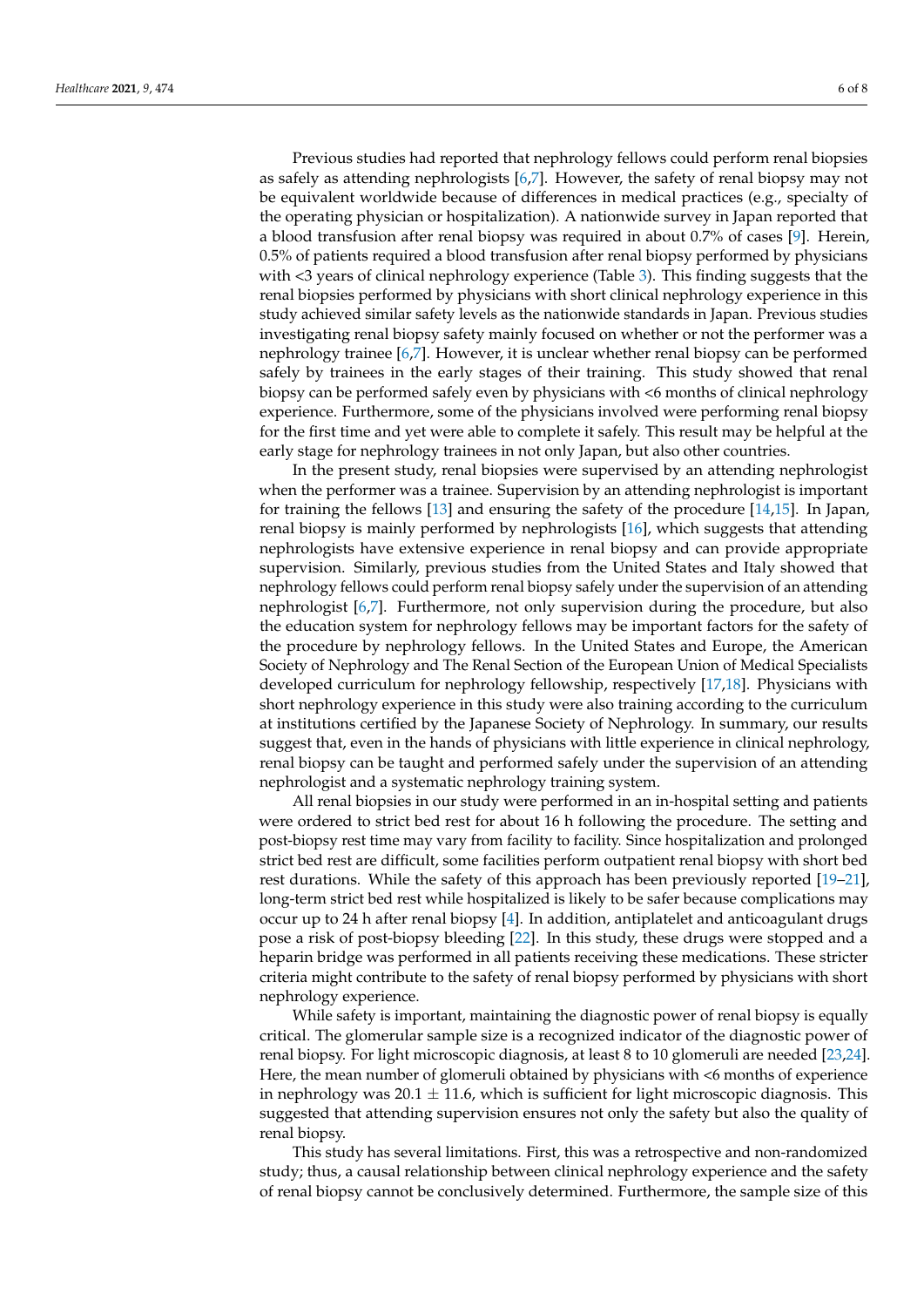study may be inadequate and we cannot completely exclude the possibility of type 2 error in the sample size setting. This study's sample size was similar to those of previous reports investigating the safety of renal biopsy by nephrology fellows [\[6,](#page-6-5)[7\]](#page-7-0). However, it may still be necessary to further conduct studies of a larger sample size to resolve this limitation. Second, this study was conducted in a single academic center in Japan. Thus, the results may not necessarily apply to all hospitals in Japan and other countries. However, as mentioned above, a systematic education system and supervision by an attending nephrologist are essential for the safety of renal biopsies performed by physicians with short nephrology clinical experience in not only Japan, but also other countries. Thus, under such conditions, our results could be applicable on a global scale. Third, we could not exclude the existence of unrecognized confounding factors that may affect the incidence of post-biopsy complications. Fourth, we could not collect some types of post-biopsy complications such as hematoma and macroscopic hematuria. Thus, our results may not apply to these types of complications.

# **5. Conclusions**

Our study showed that under supervision, physicians with short clinical nephrology clinical experience can perform renal biopsy as effectively and safely as attending nephrologists. Such results suggest that nephrology trainees can be safely trained to perform renal biopsies with appropriate supervision.

**Author Contributions:** Conceptualization, K.T. (Kenta Torigoe), K.M. and T.N.; methodology, K.T. (Kenta Torigoe) and K.M.; formal analysis, K.T. (Kenta Torigoe); data curation, K.T. (Kiyokazu Tsuji), A.Y., S.A., Y.O.; writing—original draft preparation, K.T. (Kenta Torigoe), K.M.; writing—review & editing, K.M. and T.N.; visualization, K.T. (Kenta Torigoe), K.M.; supervision, H.M. and T.N.; project administration, K.T. (Kenta Torigoe), K.M. and T.N. All authors have read and agreed to the published version of the manuscript.

**Funding:** This research received no external funding.

**Institutional Review Board Statement:** The study was conducted according to the guidelines of the Declaration of Helsinki and approved by the Institutional Review Board of Nagasaki University Hospital (protocol code, 21021519; date of approval, 16 February 2021).

**Informed Consent Statement:** Informed consent was obtained in the form of opt-out on our institution's website.

**Data Availability Statement:** The data presented in this study are available on request from the corresponding author.

**Conflicts of Interest:** The authors declare no conflict of interest.

# **References**

- <span id="page-6-0"></span>1. Iversen, P.; Brun, C. Aspiration biopsy of the kidney. *Am. J. Med.* **1951**, *11*, 324–330. [\[CrossRef\]](http://doi.org/10.1016/0002-9343(51)90169-6)
- <span id="page-6-1"></span>2. Pombas, B.; Rodríguez, E.; Sánchez, J.; Radosevic, A.; Gimeno, J.; Busto, M.; Barrios, C.; Sans, L.; Pascual, J.; Soler, M.J. Risk factors associated with major complications after ultrasound-guided percutaneous renal biopsy of native kidneys. *Kidney Blood Press. Res.* **2020**, *45*, 122–130. [\[CrossRef\]](http://doi.org/10.1159/000504544) [\[PubMed\]](http://www.ncbi.nlm.nih.gov/pubmed/31822004)
- <span id="page-6-2"></span>3. Corapi, K.M.; Chen, J.L.; Balk, E.M.; Gordon, C.E. Bleeding complications of native kidney biopsy: A systematic review and meta-analysis. *Am. J. Kidney Dis.* **2012**, *60*, 62–73. [\[CrossRef\]](http://doi.org/10.1053/j.ajkd.2012.02.330) [\[PubMed\]](http://www.ncbi.nlm.nih.gov/pubmed/22537423)
- <span id="page-6-3"></span>4. Whittier, W.L.; Korbet, S.M. Timing of complications in percutaneous renal biopsy. *J. Am. Soc. Nephrol.* **2004**, *15*, 142–147. [\[CrossRef\]](http://doi.org/10.1097/01.ASN.0000102472.37947.14) [\[PubMed\]](http://www.ncbi.nlm.nih.gov/pubmed/14694166)
- <span id="page-6-4"></span>5. Bhayani, N.H.; Gupta, A.; Kurian, A.A.; Dunst, C.M.; Sharata, A.H.; Reavis, K.M.; Swanstrom, L.L.; Halpin, V.J. Does fellow participation in laparoscopic Roux-en-Y gastric bypass affect perioperative outcomes? *Surg. Endosc.* **2012**, *26*, 3442–3486. [\[CrossRef\]](http://doi.org/10.1007/s00464-012-2360-y) [\[PubMed\]](http://www.ncbi.nlm.nih.gov/pubmed/22648124)
- <span id="page-6-5"></span>6. Fülöp, T.; Alemu, B.; Dossabhoy, N.R.; Bain, J.H.; Pruett, D.E.; Szombathelyi, A.; Dreisbach, A.W.; Tapolyai, M. Safety and efficacy of percutaneous renal biopsy by physicians-in-training in an academic teaching setting. *South. Med. J.* **2014**, *107*, 520–525. [\[CrossRef\]](http://doi.org/10.14423/SMJ.0000000000000148) [\[PubMed\]](http://www.ncbi.nlm.nih.gov/pubmed/25084192)